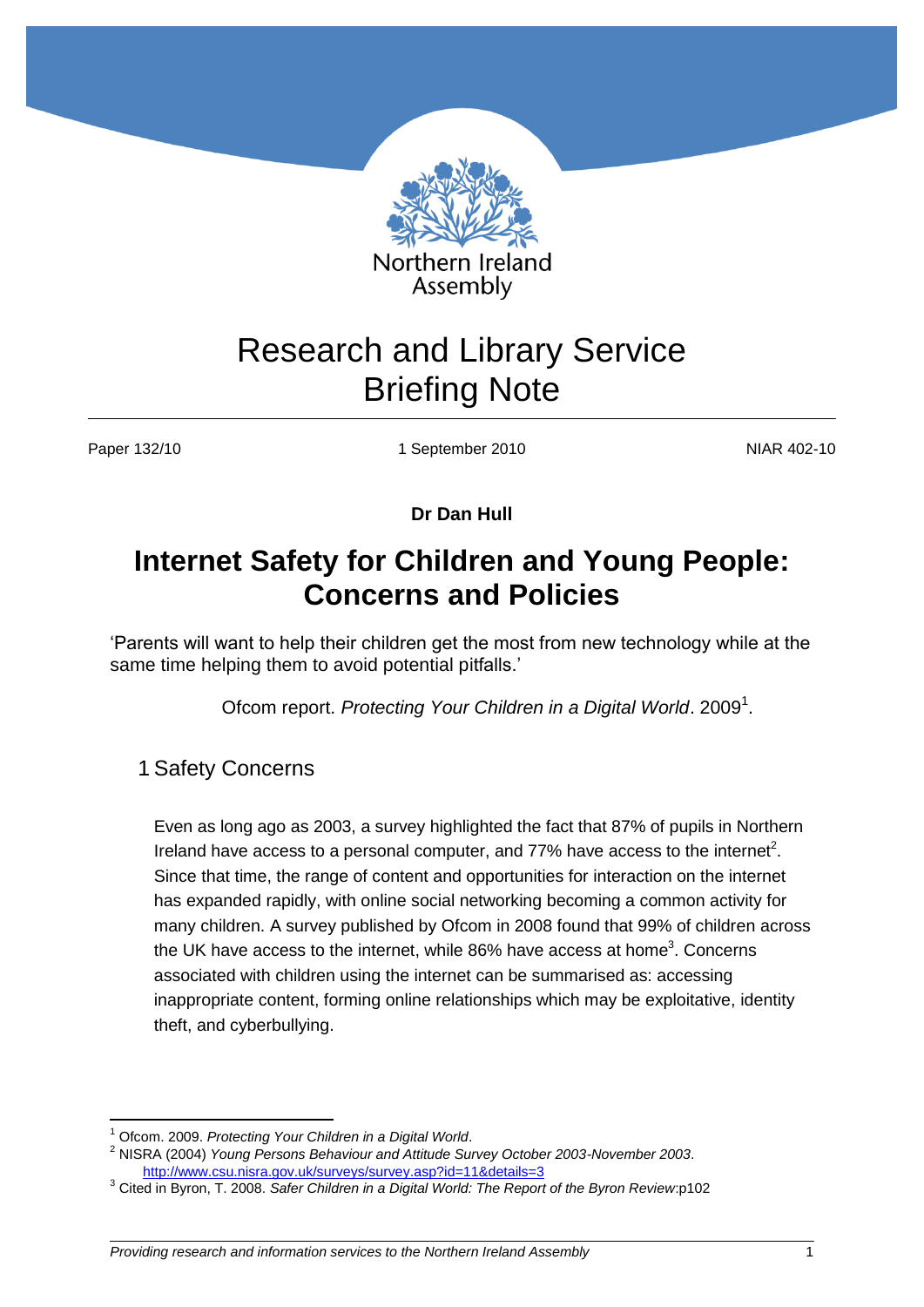#### **General concerns**

In 2009, the UK Department for Children, Schools and Families (DCSF) published a report on *Young People and Parents' Attitudes around Internet Safety* as part of the 'Every Child Matters: Change for Children' policy programme<sup>4</sup>. On the basis of a series of face-to-face interviews with 1,433 parents of children aged 0-17 across the UK and 833 children, the research found the following:

- Internet safety is apparently not a major concern for parents of children aged 5 to 17 until they are prompted to think about it. 'Dangers with using the internet' is a concern for 9% of parents unprompted, and 24% after prompting. 5% (unprompted) say they are concerned about cyberbullying/bullying on the internet'.
- Children aged 12 to 17 have fewer concerns in relation to internet safety than parents. Only 2% of children say 'dangers with using the internet' is a concern unprompted, and 7% say this is a concern after prompting.
- When parents and children focus specifically on internet safety, more say that they have concerns. **The level of parental concern about material** *on* **the internet appears to be significantly higher than the perceived risks around** *using* **the internet.** 74% of parents agree that they have concerns about the content and material on the internet, while 43% agree that their children are potentially at risk from inappropriate content on the internet, and 12% say that their children have seen or done something inappropriate online.
- 39% of parents say they are concerned about their children making some kind of inappropriate contact on the internet (39%).
- **Parents are more controlling of children's internet use than children are aware of (or** admit to). 67% of parents of children aged 12 to 17 say they have rules for their children about using the internet, compared with 50% of children aged 12 to 17 saying their parents have rules or controls in this area.**1**
- **Most parents (91%) say they would take action in the event of their children** experiencing harmful content on the internet. Both parents and children say they would be confident in knowing what to do (80% of parents, 87% of children).
- Most parents and children would take 'personal action', ie talk to their children/parents, and/or limit or modify their children's/their internet activities. 'Outside' or 'official' actions are less likely to be taken (less than one fifth would report the experience to any kind of authority).
- Of the 18% of children who experienced inappropriate or harmful content on the internet, only 55% did 'something' about it. More specifically, 34% avoided or blocked the website themselves, 12% spoke to someone (mostly parents), and 4% reported it to an authority (police, website or Internet Service Provider).

 $\overline{a}$ 4 Synovate UK Ltd. 2009. *Staying Safe Survey 2009: Young People and Parents' Attitudes around Internet Safety*. Department for Children, Schools and Families: Research Report No DCSF-RR183.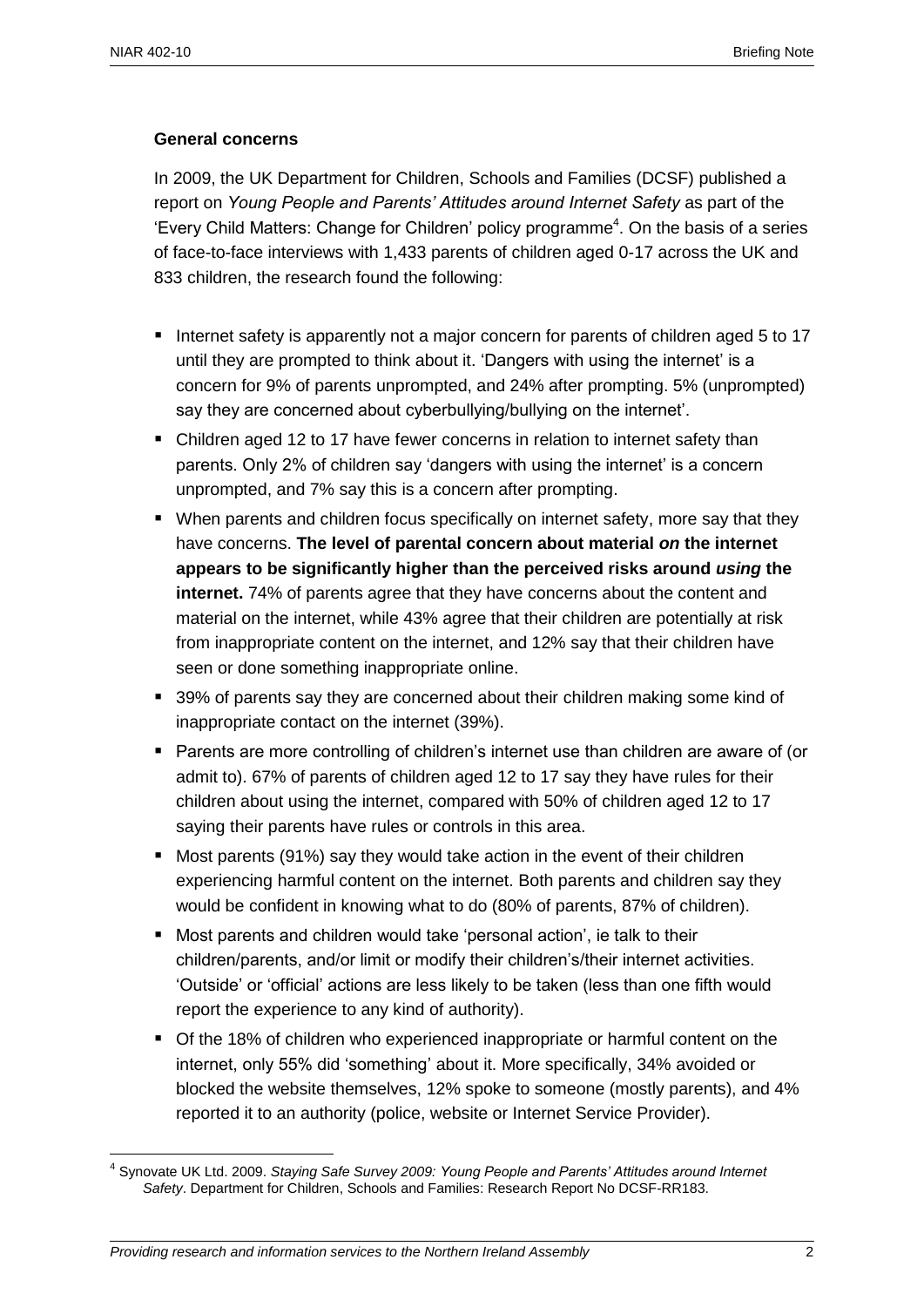- 75% of parents say they would seek help or advice if their child saw or did something inappropriate online. Family and friends are the most likely sources of advice in the event of a problem, although schools are important educators of safe internet use. 74% of parents and 82% of children say that their school has taught their children/them to use the internet safely.
- An estimated 25% of parents of children aged 5 to 11 and 22% of parents of children aged 12 to 17 would be likely to register for free official internet safety training if offered in their local area.

|                                               | Parents of<br>children<br>aged 5-11 | Parents of<br>children<br>aged 12-17 | <b>Children</b><br>aged 12-17 |
|-----------------------------------------------|-------------------------------------|--------------------------------------|-------------------------------|
| Any concerns                                  | 86%                                 | 83%                                  | 61%                           |
| Inappropriate contact                         | 44%                                 | 47%                                  | 30%                           |
| Being in contact with inappropriate<br>people | 38%                                 | 41%                                  | 18%                           |
| Giving details to inappropriate people        | 19%                                 | 25%                                  | 13%                           |
| People getting my personal details            |                                     |                                      | 14%                           |
| Inappropriate / harmful content               | 52%                                 | 42%                                  | 9%                            |
| Websites with sexual content                  | 45%                                 | 36%                                  |                               |
| Websites with violent content                 | 30%                                 | 25%                                  |                               |
| Websites showing abuse / cruelty              | 17%                                 | 15%                                  |                               |
| Websites / content with bad language          | 23%                                 | 13%                                  |                               |
| Websites about self-harm / suicide            | 12%                                 | 11%                                  |                               |
| Websites with extreme / racist content        | 10%                                 | 10%                                  |                               |
| Websites with inappropriate content           |                                     |                                      | 6%                            |
| (Getting caught) looking at websites          |                                     |                                      | 3%                            |
| <b>Computer security</b>                      | 12%                                 | 14%                                  | 24%                           |
| Downloading viruses / harmful software        | 10%                                 | 10%                                  | 15%                           |
| People hacking into computer                  | 8%                                  | 10%                                  | 13%                           |
| Illegal downloading / copyright material      | 7%                                  | 9%                                   | 3%                            |
| Cyber-bullying / being bullied online         | 14%                                 | 13%                                  | 8%                            |

The following table summarises the results of the research published by DCSF:

*Table 1: Summary of DCSF survey, Young People and Parents' Attitudes around Internet Safety*

#### **Social networking**

Social networking websites such as Facebook and Bebo, where users create their own profiles, add photos, join groups and post frequent, short updates of their activities, have been a particular focus for concern in recent years. An Ofcom report of August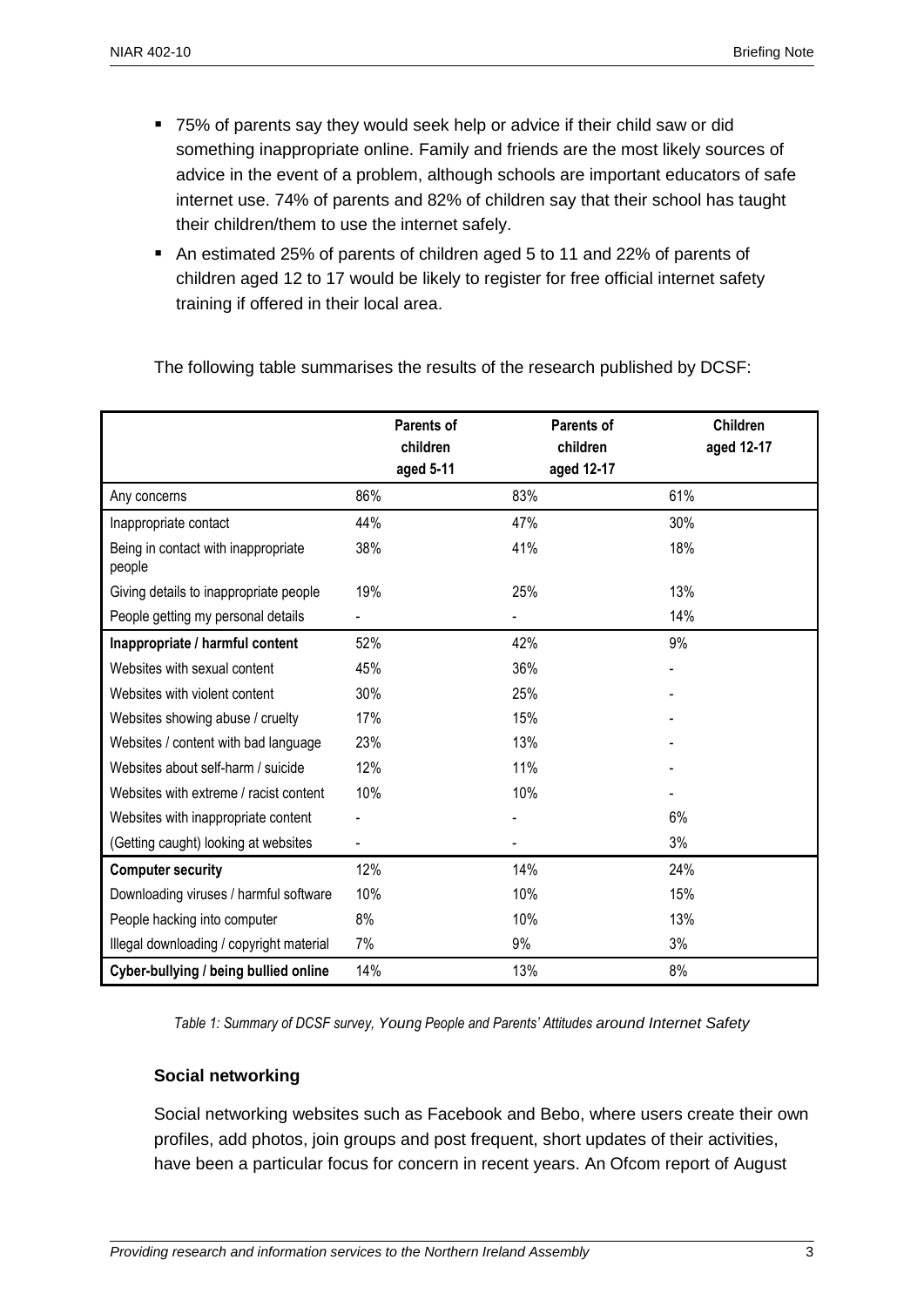$\overline{a}$ 

2010 shows that across the UK, 40% of adults live in a household that has used social networking sites, with 32% using them on a weekly basis.

Use of social networking sites has increased in Northern Ireland since 2009 (by nine percentage points) and is on a level similar to the UK as a whole (36% compared to the 40% UK average). Use of social networking sites is more common in Northern Ireland (36%) than in Scotland (27%) and is similar to Wales (37%). Use of social networking sites is slightly more common in the Belfast metropolitan area (39%) than in the rest of Northern Ireland (35%).

Facebook is the most popular social networking site, with Bebo, MySpace and others proving popular. All major social networking sites have now been optimised for mobile phones, and it is likely that this will be an area of future growth. This category can also include 'virtual worlds' like Habbo, World of Warcraft, Second Life and Stardoll.

In Northern Ireland, the 2009 Kids Life and Times Survey found that almost half (48%) of the participants aged 10 and 11 years said they are on social networking sites. Of those that said they were using the sites, 29% said they use them a lot. Approximately one third (35%) of the children that took part in the survey said they had friends that they talk to online but don't meet face-to-face.<sup>5</sup>

Concerns have been expressed that in Northern Ireland sites such as Bebo are being used to organise sectarian violence. A BBC report on this issue stated that 'the police say they don't monitor internet sites on a day-to-day basis but say they'll take action if they're made aware of a crime<sup>®</sup>.

Cyberbullying has also been identified as an issue by news reports in recent years<sup>7</sup>, with fears expressed that social networking sites, instant messaging services and text messages could be used to communicate 24 hours a day, making victims feel trapped.

Nevertheless, a study in 2008 revealed that many young people who maintain crosscommunity relationships do so through texting and social networking websites which allow them to chat freely with friends from other areas. The study recommends that the friendship-building potential of this technology should be harnessed to promote integration<sup>8</sup>.

Social networking also holds the potential for a range of learning and personal development opportunities. Childnet International has highlighted some of the

<sup>&</sup>lt;sup>5</sup> Lloyd, K & Devine, P (2009) The Net Generation ARK Research Update No.62 October 2009 accessed at [http://www.ark.ac.uk](http://www.ark.ac.uk/)

 $6$  BBC News website. 26.1.10. 'NI violence 'organised on social networking sites": [http://www.bbc.co.uk/newsbeat/10005113;](http://www.bbc.co.uk/newsbeat/10005113) *Belfast Telegraph*. 3.8.09.

<sup>&</sup>lt;sup>7</sup> For example, see: 'Suicide fears over teenage websites': [http://www.belfasttelegraph.co.uk/news/local](http://www.belfasttelegraph.co.uk/news/local-national/suicide-fears-over-teenage-websites-14441706.html)[national/suicide-fears-over-teenage-websites-14441706.html;](http://www.belfasttelegraph.co.uk/news/local-national/suicide-fears-over-teenage-websites-14441706.html) *The Telegraph*. 22.6.08. 'Teenager Sam Leeson hanged himself over 'Emo' taunts': [http://www.telegraph.co.uk/news/uknews/2176009/Teenager-](http://www.telegraph.co.uk/news/uknews/2176009/Teenager-Sam-Leeson-hanged-himself-over-Emo-taunts.html)[Sam-Leeson-hanged-himself-over-Emo-taunts.html](http://www.telegraph.co.uk/news/uknews/2176009/Teenager-Sam-Leeson-hanged-himself-over-Emo-taunts.html)

<sup>&</sup>lt;sup>8</sup> Queen's University Belfast press release. 25.6.08. 'Sectarianism still present in segregated communities': [http://www.qub.ac.uk/home/TheUniversity/GeneralServices/News/ArchivesPressReleases-](http://www.qub.ac.uk/home/TheUniversity/GeneralServices/News/ArchivesPressReleases-CampusNews/2008PressReleases/06-2008PressReleases/#d.en.107666)[CampusNews/2008PressReleases/06-2008PressReleases/#d.en.107666](http://www.qub.ac.uk/home/TheUniversity/GeneralServices/News/ArchivesPressReleases-CampusNews/2008PressReleases/06-2008PressReleases/#d.en.107666) Accessed 26.8.10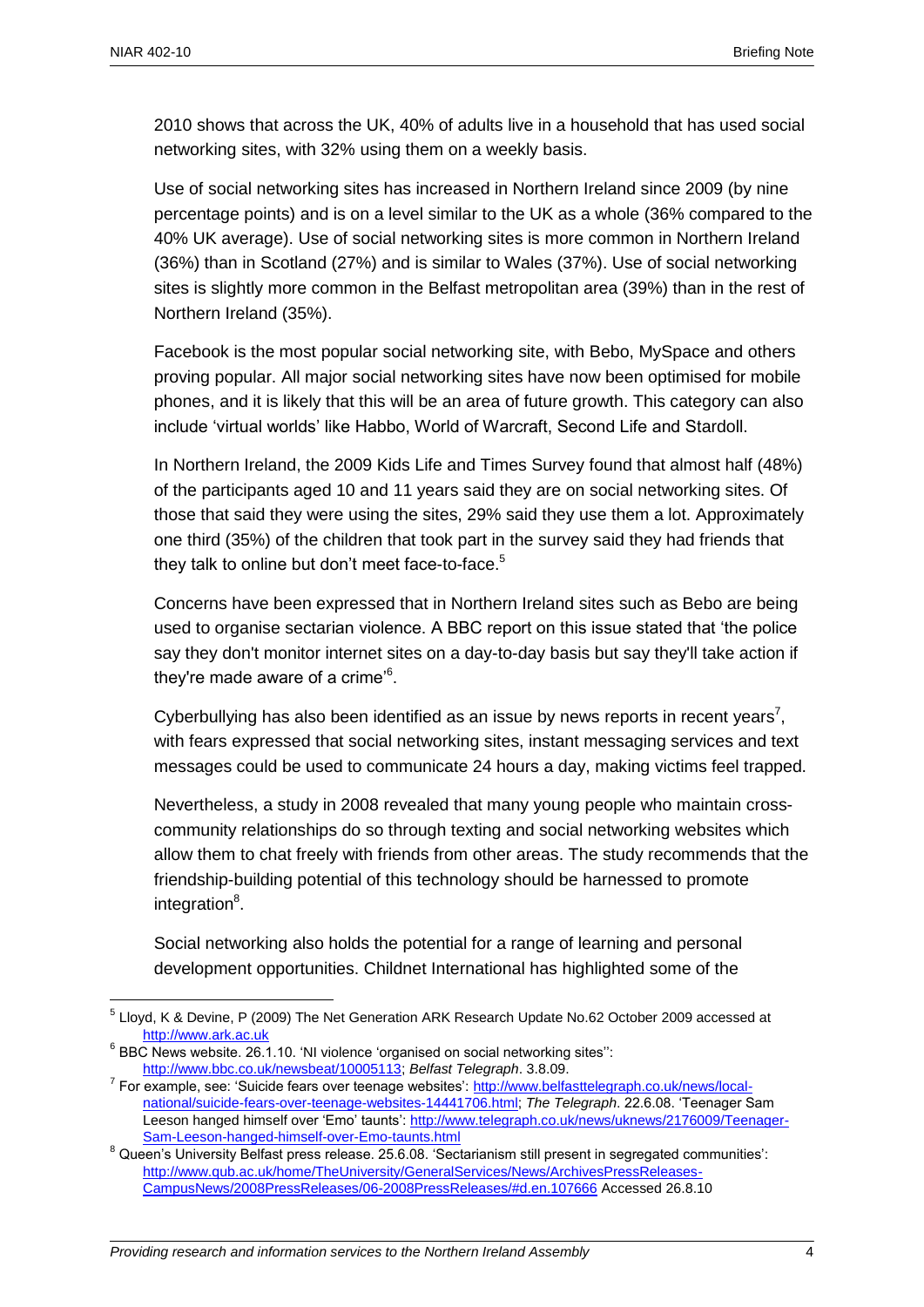educational benefits of social networking<sup>9</sup>. It suggests that regular use of social networking and blogging sites can encourage young people to become active, vocal and articulate citizens with independent views, also helping them to build skills as writers, content managers and team players.

## 2 Legislation

The *Sexual Offences Act 2003* deals with the issue of grooming (section 15), and explicitly prevents an adult from communicating with a young person and subsequently meeting them to engage in a sexual act. For England and Wales, the act refers to those under the age of 16. For Northern Ireland, it applies to those under the age of 17. Section 46 deals specifically with the issue of indecent images of children.

Media and internet legislation is conducted at a UK-wide level and is not devolved. There is currently no legislation which deals specifically with the issue of internet safety for children. The *Digital Economy Act 2010*, for example, makes no specific reference to internet safety for young people, though the *Digital Britain* report which set out the intentions of the Act does make some statements about the opportunities presented by the internet for young people in terms of learning and enhancement, and the importance of equipping schools and families with the knowledge to guide young people in using the internet<sup>10</sup>.

In the United States, an *Internet Protection Act* was enacted in 2001 to address concerns about access to offensive content over the internet on school and library computers<sup>11</sup>. Schools and libraries must certify that they have an internet safety policy which addresses:

- **E** access by minors to inappropriate matter on the internet
- the safety and security of minors when using electronic mail, chat rooms, and other forms of direct electronic communications
- unauthorised access, including so-called 'hacking', and other unlawful activities by minors online
- unauthorised disclosure, use, and dissemination of personal information regarding minors
- measures restricting minors' access to materials harmful to them.

 $\overline{a}$ <sup>9</sup> Childnet International. 2009. *Young People and Social Networking Services: A Childnet International Research Report*:<http://www.digizen.org/downloads/fullReport.pdf>

<sup>10</sup> *Digital Britain*. 2009. Department for Business, Innovation and Skills.

<sup>11</sup> *Federal Communications Commission* website. 'Children's Internet Protection Act': <http://www.fcc.gov/cgb/consumerfacts/cipa.html> Accessed 27.8.10.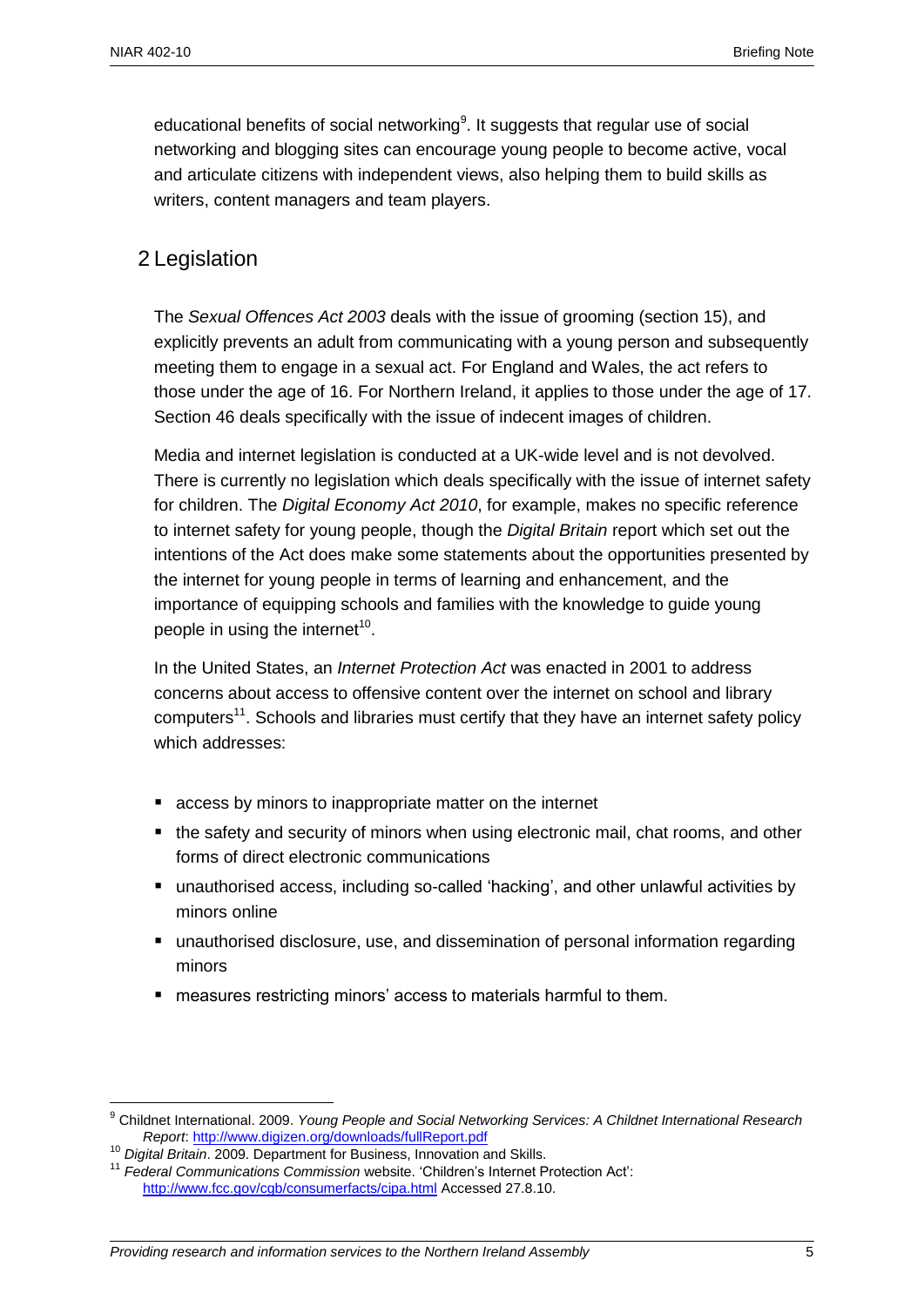The Act also states that schools and libraries must use 'technology protection measures' to block or filter internet inappropriate content.

In 2008, the UK Department for Children, Schools and Families (DCSF) commissioned Professor Tanya Byron to review the risks to children from exposure to potentially harmful material on the internet and in video games, and to assess the effectiveness and adequacy of existing measures to help protect children from being exposed to such material.

The *Bryron Review* did not recommend legislation as a method of tackling the risks posed to children using the internet, citing the likelihood of discouraging children and parents from taking an informed approach to managing their own risks, and lulling parents into a false sense of security. The review instead proposed the creation of,

'…a shared culture of responsibility with families, industry, government and others in the public and third sectors all playing their part to reduce the availability of potentially harmful material, restrict access to it by children and to increase children's resilience.'*<sup>12</sup>*

The review proposed that instead of legislation, the method of achieving this shared culture is a national strategy for child internet safety. This strategy is now in existence, and is described further under 'policies and guidance', below.

#### **NI Safeguarding Board Bill**

In Northern Ireland, a *Safeguarding Board Bill* has been proposed which is intended to improve interagency co-operation on child protection through the establishment of a regional Safeguarding Board for Northern Ireland<sup>13</sup>. This measure is designed to ensure co-operation at the highest level within government departments, the health and social care system, local government, and in the voluntary and community sectors.

The bill has completed its second stage and is at present being considered by the Health, Social Services and Safety Committee. Further details of both the board and the bill are given below.

## 3 Policies and Guidance: UK

 $\overline{a}$ 

The *Byron Review* made a series of recommendations to the UK government including the creation of a UK Council on Child Internet Safety (UKCCIS), which was launched in September 2008. UKCCIS is made up of over 140 organisations, companies, government departments and agencies (including the devolved governments in Scotland, Wales and Northern Ireland), law enforcement, charities, parenting groups, academic experts and others (including Google, Microsoft, Bebo and the NSPCC). The

<sup>12</sup> Byron, T. 2008. *Safer Children in a Digital World: The Report of the Byron Review*: pp2,81

<sup>13</sup> NIA Bill 25/09 *Safeguarding Board Bill*[: http://www.niassembly.gov.uk/legislation/primary/2009/nia25\\_09.htm](http://www.niassembly.gov.uk/legislation/primary/2009/nia25_09.htm) Accessed on 27.8.10.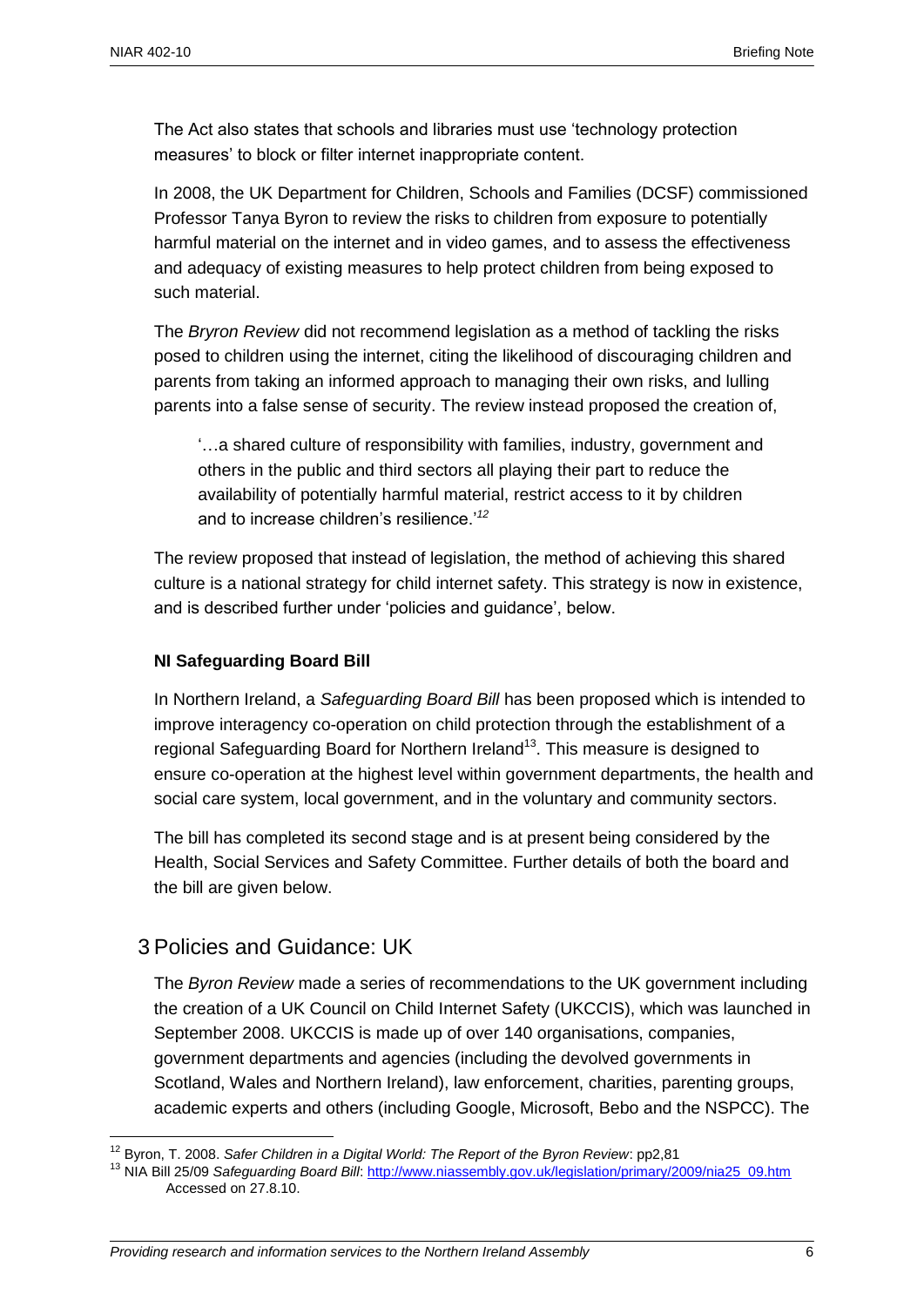$\overline{a}$ 

UKCCIS developed *Click Clever Click Safe: The First UK Child Internet Safety Strategy*. It was launched in December 2009, and sets out:

- work carried out so far to keep children safe online
- commitments to parents, children and young people and the work UKCCIS is planning to do to make these happen
- **how the public can monitor their level of success in making children and voung** people safer.

## 4 Policies and Guidance: Northern Ireland

#### **Cross-departmental statement on the protection of children and young people**

A ten year strategy for children and young people in Northern Ireland was created in 2006 by OFMDFM. This does not contain any specific mentions of internet safety concerns<sup>14</sup>. However, a cross-departmental statement on the protection of children and young people by the Northern Ireland Executive, published by OFMDFM in June 2009, contains a section (paragraphs 3.21 – 3.30, under 'Safeguarding across jurisdictions') on 'Safeguarding in the online world'<sup>15</sup>. This statement refers to the extent to which young people use the internet, and highlights the significant role to be played by the Child Exploitation and Online Protection Centre (CEOP) in policing the virtual environment and producing a set of resources guiding children and adults in safe use of the internet.

The Department of Finance and Personnel, in partnership with the Department of Communication, Energy and National Resources in the Republic of Ireland, has jointly launched the *makeItsecure* campaign in conjunction with a range of private sector organisations, part-funded by the EU. This campaign, which is being communicated through media advertising, is targeted at both young people and adults with a view to enabling them to protect themselves when using the internet.

**The Health Minister Michael McGimpsey represents the NI Executive on UKCCIS. The NI Executive is taking forward the** *Child Internet Safety Strategy* **through a DHSSPS-led group which includes representatives from DE, DCAL, DETI, DFP, OFMDFM and key voluntary sector groups. This group is developing a communications plan which will ensure that key messages from the UKCCIS strategy are targeted at audiences here, and to help co-ordinate cross-Departmental activity**<sup>16</sup> .

<sup>14</sup> OFMDFM (2006) *Our Children and Young People – Our Pledge – A Ten Year Strategy for Children and Young People in Northern Ireland 2006-2016*. OFMDFM.

<sup>15</sup> OFMDFM (2009) *Safeguarding Children – A cross-departmental statement on the protection of children and young people by the Northern Ireland Executive*. OFMDFM

<sup>&</sup>lt;sup>16</sup> Northern Ireland Executive news release. 9.3.10. 'McGimpsey launches new campaign to support 'digital green cross code''[: http://www.northernireland.gov.uk/news-dhssps-09022010-mcgimpsey-launches-new](http://www.northernireland.gov.uk/news-dhssps-09022010-mcgimpsey-launches-new)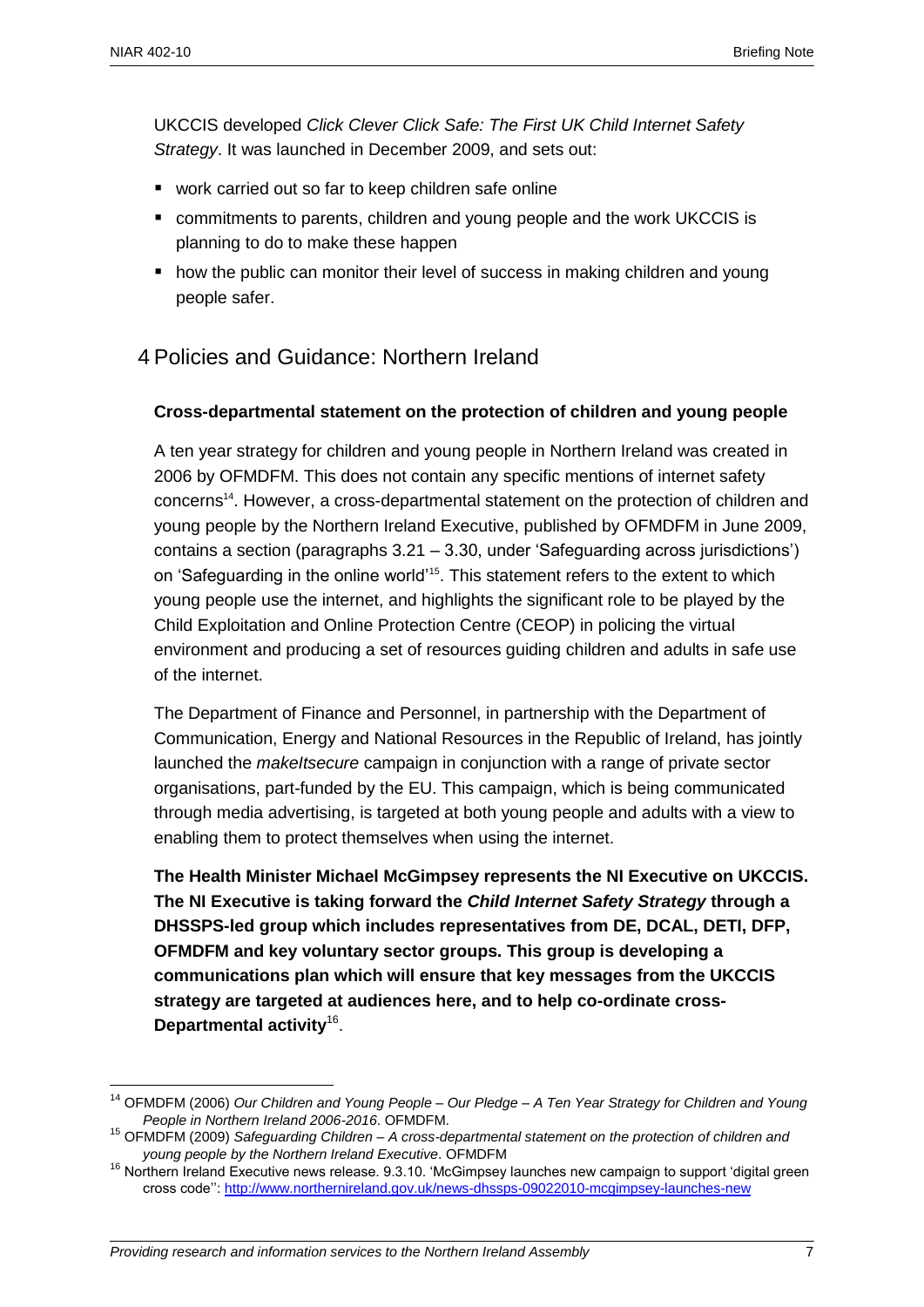#### **Department of Education**

The Department of Education is also active on the issue of child safety on the internet. The Classroom 2000 (C2k) network provides schools with access to the internet. This access is fully monitored and subject to a detailed filtering policy, which categorises websites into groups which are allowed or not allowed. The filtering process is updated several times each day because of requests from schools or as new sites appear on the internet.

Schools are also required to have a policy on the safe and effective use of the internet and other digital technology tools. *DE Circular 2007/1*<sup>17</sup> of June 2007 drew attention to the wide range of issues which schools' policies should address and directed schools to advice on what is currently regarded as best practice. Access to the guidance, which is regularly updated, is available on the DE website. ICT Coordinators in the Education and Library Boards have provided training on internet safety and have hosted conferences addressed by CEOP, Childnet International and the PSNI. The Education and Training Inspectorate (ETI) monitors approaches to child protection, and in preinspection questionnaires parents are asked if they have been made aware of the schools' Internet Safety Policy.

#### **Internet safety in the revised curriculum/training**

Using ICT is one of three cross-curricular skills to be developed through the revised curriculum, from Foundation Stage to Key Stage 4. Teachers have received support and guidance on integrating internet safety into the curriculum which contributes to the areas of Personal Development and Mutual Understanding in primary schools and Learning for Life and Work in post-primary schools. The guidance looks at developing a proactive and responsible approach by pupils to safety, including internet safety. In addition, the Council for the Curriculum, Examinations and Assessment (CCEA) runs a voluntary ICT Accreditation scheme for schools, which includes the area of e-safety in terms of supporting teachers and educating pupils. The Child Exploitation and Online Protection Centre also provides Ambassador training to teachers and Education and Library Board officers which they are able to cascade to pupils and colleagues.

The Department of Education is currently drafting guidance to schools to address recommendations contained in a recent Western Education and Library Board (WELB) report which was produced at the request of the Minister. The report investigated C2k's handling of a situation involving the Sparklebox teaching resources website which was brought to the attention of MLAs by way of a Ministerial Statement on 8 February 2010. The guidance to schools, which the Department intends to issue in the autumn, will address recommendations contained in the WELB report.

 $\overline{a}$ <sup>17</sup> DE Circular 2007/1. 18.6.07. 'Acceptable use of the inertnet and digital technologies in schools': [http://www.deni.gov.uk/22-acceptable\\_use\\_of\\_the\\_internet\\_de\\_circular.pdf](http://www.deni.gov.uk/22-acceptable_use_of_the_internet_de_circular.pdf) Accessed 27.8.10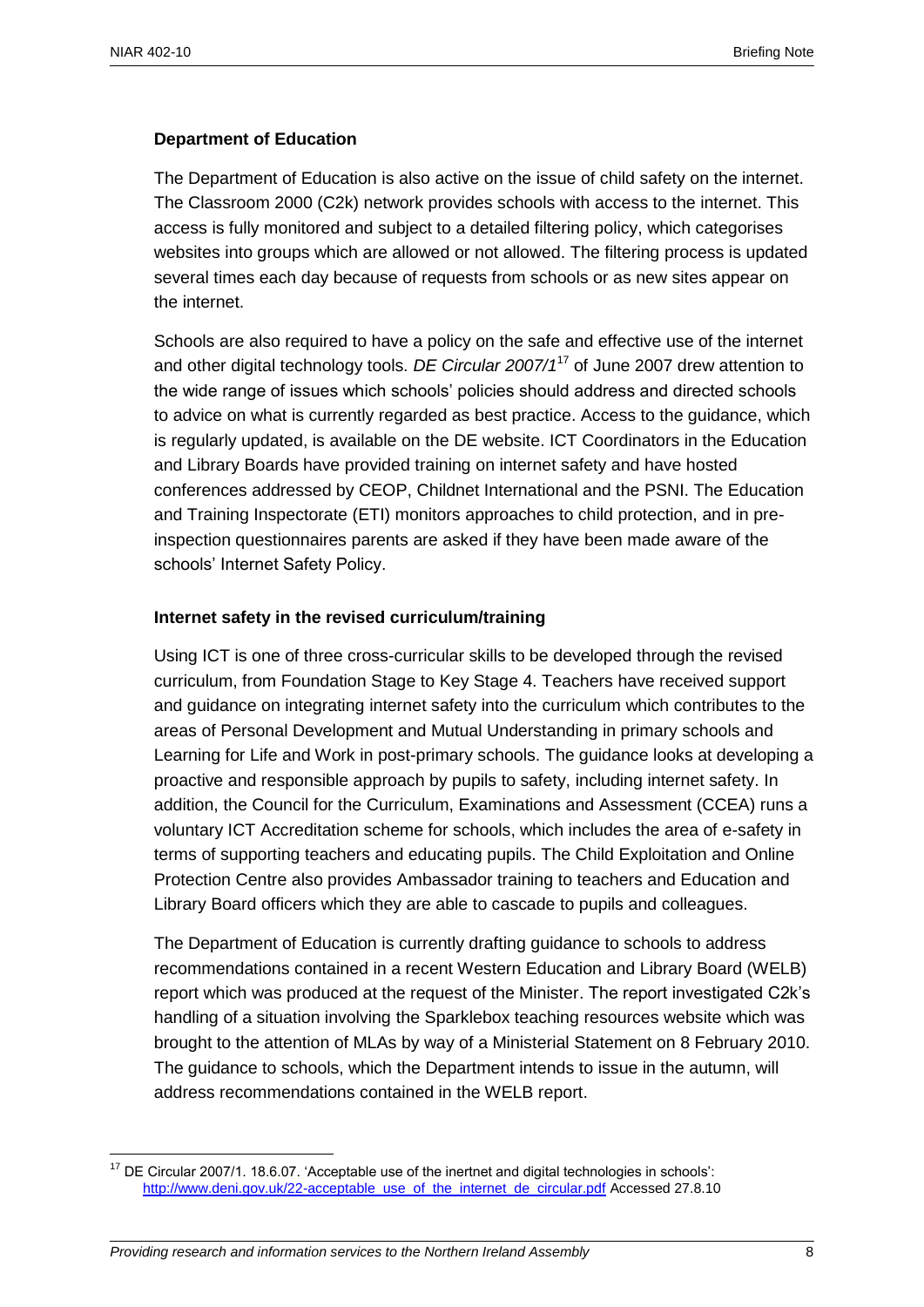#### **Safeguarding Board Bill**

New safeguarding structures have been proposed for Northern Ireland, and to this end the DHSSPS has drafted a policy paper, *Safeguarding Board for Northern Ireland*. A Safeguarding Board Bill has been proposed which will place such a board and its remit on a statutory footing. This bill has completed its second stage and is being considered by the Health, Social Services and Safety Committee at present. Though this bill contains no specific mention of internet safety, it does state that it will be the role of the Safeguarding Board to 'develop policies and procedures for safeguarding and promoting the welfare of children' and to 'provide advice or information on any matter concerning safeguarding and promoting the welfare of children'. It is proposed that a number of committees and sub-committees be established by the Board, and although no committee dealing explicitly with internet safety is prescribed, the Bill does state that 'one or more sub-committees' may be established.

In the 2009 cross-departmental statement published by OFMDFM, it is stated that the Board would be asked 'to seek to develop improved and more formalised linkages with these bodies; and as part of its strategic objectives develop an 'e safety strategy' to protect children and young people on line which will include measures for parents.<sup>18</sup>'

A Research and Library Services paper written in 2009 summarises some of the context for the Safeguarding Bill and outlines the policy background<sup>19</sup>. Within Northern Ireland, it has been recognised that certain aspects of child safety range across jurisdictions, and the virtual environment is one of those areas where close collaboration with other regions and countries is necessary to ensure that safeguarding measures are in place. Coordination arrangements have been put in place across jurisdictions through the work of the North-South Ministerial Council and the British-Irish Council. For example, following an initial meeting of the North-South Ministerial Council on 20 June 2008, five work streams were established to oversee various developments in the area of safeguarding and child protection including: information sharing – children and families; media awareness – child protection; internet safety; vetting and barring; and research. The internet safety element is being led by the Republic of Ireland.

 $\overline{a}$ <sup>18</sup> *Safeguarding Children: A cross-departmental statement on the protection of children and young people*. OFMDFM: p24

<sup>19</sup> Research and Library Services. 2009. *Developing New Child Protection Safeguarding Structures in Northern Ireland*. Briefing Notes: 43/10.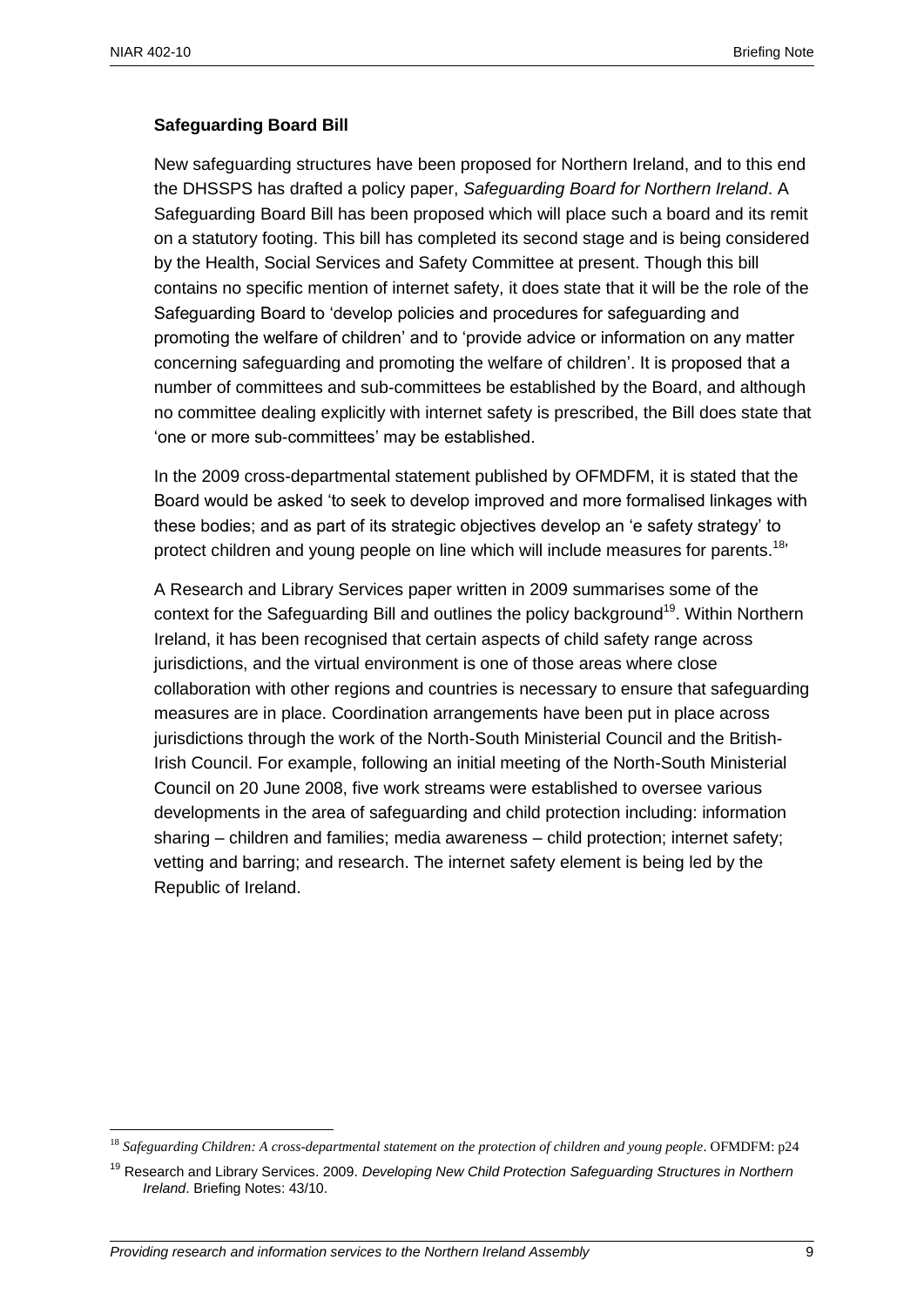## 5 Guidance

The following organisations and campaigns have created guidelines and other awareness-raising resources.

#### **Click Clever Click Safe campaign**

The Click Clever Click Safe Campaign is focusing on a new digital 'green cross code' – 'Zip it, Block it, Flag it'. Specific, tailored advice is offered for both young people and parents. The Click Clever Click Safe campaign has been adopted by social networking sites, industry, schools and charities and promoted through radio and press advertising. Local information can be obtained on [www.nidirect.gov.uk/clicksafe.](http://www.nidirect.gov.uk/clicksafe) The public awareness campaign for Click Clever Click Safe started on Safer Internet Day in February 2010.

#### **Department of Education**

DE provides access to a range of information and communications resources on the DE website, and updates its online information as new resources become available. Access to this list of resources can be found [here](http://www.deni.gov.uk/index/85-schools/15_ict_in_schools/15_schools_internet_policy_pg.htm)<sup>20</sup>.

#### **[BBC](http://www.bbc.co.uk/cbbc/help/web/besmart.shtml)**<sup>21</sup>

The Children's BBC (CBBC) website has a 'Stay Safe' section, including Dongle's How to be Smart quiz and animated video.

#### **[Childline](http://www.childline.org.uk/Explore/OnlineSafety/Pages/OnlineSafety.aspx)<sup>22</sup>**

Childline has some advice on its website dealing with online safety, including dedicated sections on social networking, use of mobile phones and cyberbullying.

#### **[Ofcom](http://consumers.ofcom.org.uk/files/2009/09/managemedia.pdf)**<sup>23</sup>

 $\overline{a}$ 

Ofcom has produced some brief, general guidance on how parents and carers can work with their children to help them access the internet safely. The guide is entitled 'Protecting your children in a digital world', and is available as a PDF.

#### **[Internet Watch Foundation](http://www.iwf.org.uk/)**<sup>24</sup>

The Internet Watch Foundation (IWF) is a self-regulatory UK Charity funded by the EU and wider online industry to minimise the availability of potentially illegal internet content. IWF work in partnership with UK and devolved government departments to influence initiatives and programmes developed to combat online abuse and are the

<sup>&</sup>lt;sup>20</sup> DE list of resources cen be found here:<http://bit.ly/bHdGRY>

<sup>&</sup>lt;sup>21</sup> Website can be found at:<http://www.bbc.co.uk/cbbc/help/web/besmart.shtml>

<sup>&</sup>lt;sup>22</sup> Website can be found at:<http://www.childline.org.uk/Explore/OnlineSafety/Pages/OnlineSafety.aspx>

<sup>&</sup>lt;sup>23</sup> Website can be found at:<http://consumers.ofcom.org.uk/files/2009/09/managemedia.pdf>

<sup>&</sup>lt;sup>24</sup> Website can be found at[: http://www.iwf.org.uk](http://www.iwf.org.uk/)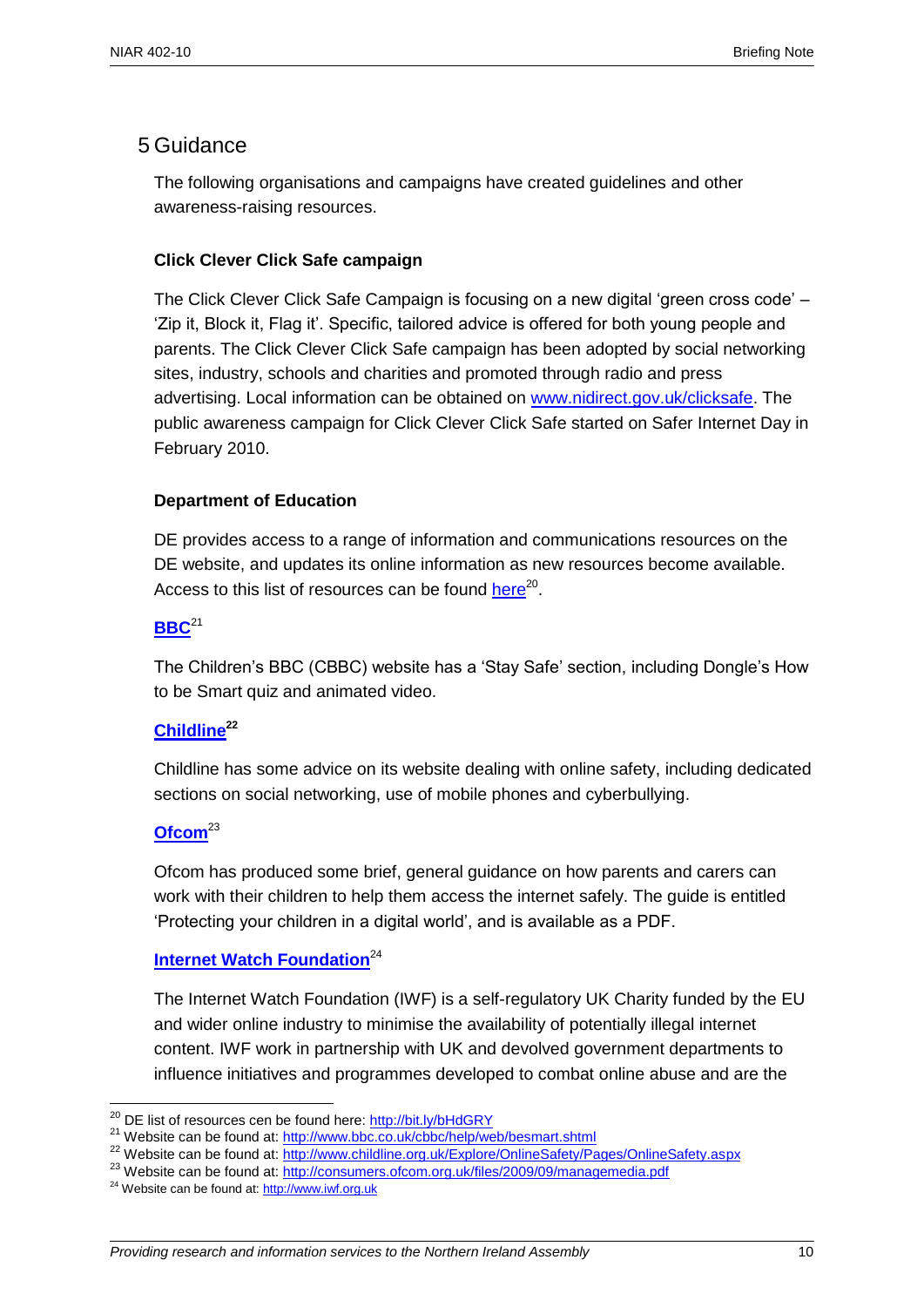only recognised 'hotline' in the UK for the public to report their inadvertent exposure to potentially illegal online content.

#### **[NSPCC](http://www.nspcc.org.uk/help-and-advice/for-parents-and-carers/internet-safety/internet-safety_wdh72864.html)**<sup>25</sup>

The NSPCC has created some guidance for parents and carers on how to monitor their child's internet use, including sites where they will have the opportunity to meet others. A summary of this guidance is as follows:

- **Familiarise yourself with the sites your children are using** Your child should understand the importance of protecting their privacy online
- Your child should be careful about who they add to their 'friends list'
- Photos and descriptions on their profile should be suitable
- **They must know to seek your agreement before meeting with a stranger**
- Talk to your child about online bullying and the importance of acting responsibly
- Report concerns of a sexual nature to CEOP

#### **[Child Exploitation and Online Protection \(CEOP\) Centre](http://www.ceop.gov.uk/)<sup>26</sup>**

CEOP is a UK cross agency and cross business department of the Serious Organised Crime Agency, and is dedicated to eradicating the sexual abuse of children. It has produced a website about online safety, with different sections containing advice for 5- 7, 8-10, and 11-16 year olds, as well as parents and teachers. This website is at: [www.thinkuknow.co.uk](http://www.thinkuknow.co.uk/)

CEOP is promoting a new animated film, Lee and Kim's Adventures, which aims to help children aged from 5-7 to understand 'the concepts of personal information and trust' and thus stay safer online.

#### [Teachernet](http://www.teachernet.gov.uk/wholeschool/behaviour/tacklingbullying/cyberbullying)<sup>27</sup>

This resource is run by the Department for Children, Families and Schools. It includes a section dealing specifically with the issue of cyberbullying.

#### **[Google: tips for online safety](http://www.google.com/intl/en/landing/familysafety)<sup>28</sup>**

The web company Google has created some brief tips on how children can remain safe online.

 $\overline{a}$ 

<sup>&</sup>lt;sup>25</sup> Website can be found at[: http://bit.ly/aWG87P](http://bit.ly/aWG87P)

<sup>&</sup>lt;sup>26</sup> Website can be found at[: http://www.ceop.gov.uk](http://www.ceop.gov.uk/)

<sup>&</sup>lt;sup>27</sup> Website can be found at[: http://bit.ly/1wJhZF](http://bit.ly/1wJhZF)

<sup>&</sup>lt;sup>28</sup> Website can be found at[: http://www.google.com/intl/en/landing/familysafety/](http://www.google.com/intl/en/landing/familysafety/)